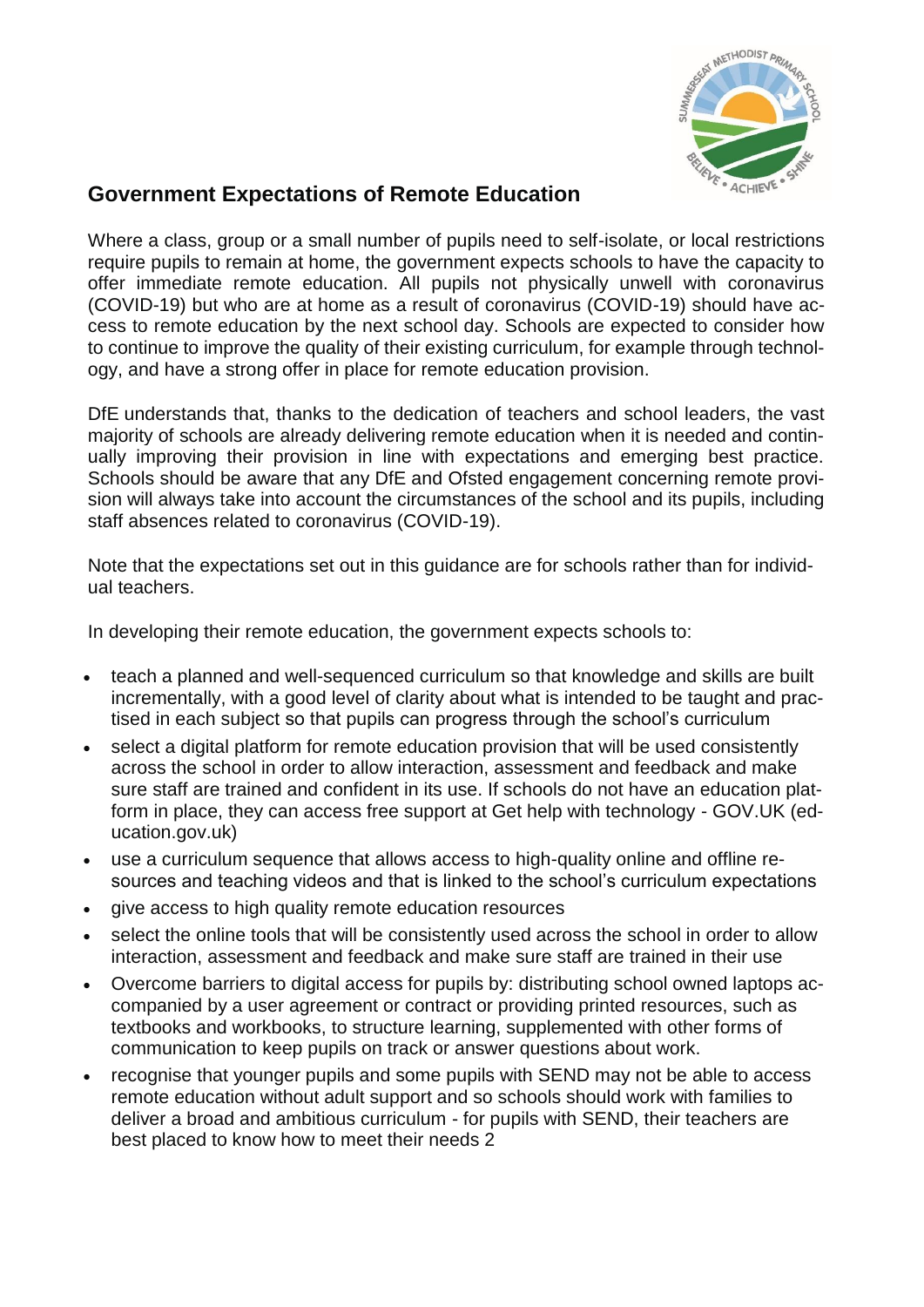- have systems for checking, daily, whether pupils are engaging with their work, and work with families to rapidly identify effective solutions where engagement is a concern
- identify a named senior leader with overarching responsibility for the quality and delivery of remote education, including that provision meets expectations for remote education
- publish information for pupils, parents and carers about their remote education provision on their website by 25 January 2021 – an [optional template](https://www.gov.uk/government/publications/providing-remote-education-information-to-parents-template) is available to support schools with this expectation

When teaching pupils remotely, the government expects schools to:

- set assignments so that pupils have meaningful and ambitious work each day in a number of different subjects
- This will include both recorded or live direct teaching time and time for pupils to complete tasks and assignments independently, and as a minimum:
	- Key Stage 1: 3 hours a day, on average, across the school cohort , with less for younger children
	- Key Stage 2: 4 hours a day

Online video lessons do not necessarily need to be recorded by teaching staff at the school: Oak National Academy lessons, for example, can be provided in lieu of schoolled video content. Consider how to transfer into remote education what we already know about effective teaching in the live classroom by, for example:

- provide frequent, clear explanations of new content, delivered by a teacher or through high-quality curriculum resources or videos providing opportunities for interactivity, including questioning, eliciting and reflective discussion
- providing scaffolded practice and opportunities to apply new knowledge
- enabling pupils to receive timely and frequent feedback on how to progress, using digitally-facilitated or whole-class feedback where appropriate
- using assessment to ensure teaching is responsive to pupils' needs and addresses any critical gaps in pupils' knowledge
- avoiding an over-reliance on long-term projects or internet research activities

#### *Please see below for Summerseat Methodist Primary School's Remote Learning offer on the government template for ease and transparency.*

*Please also see the 'Remote Learning Policy', which is on the website.*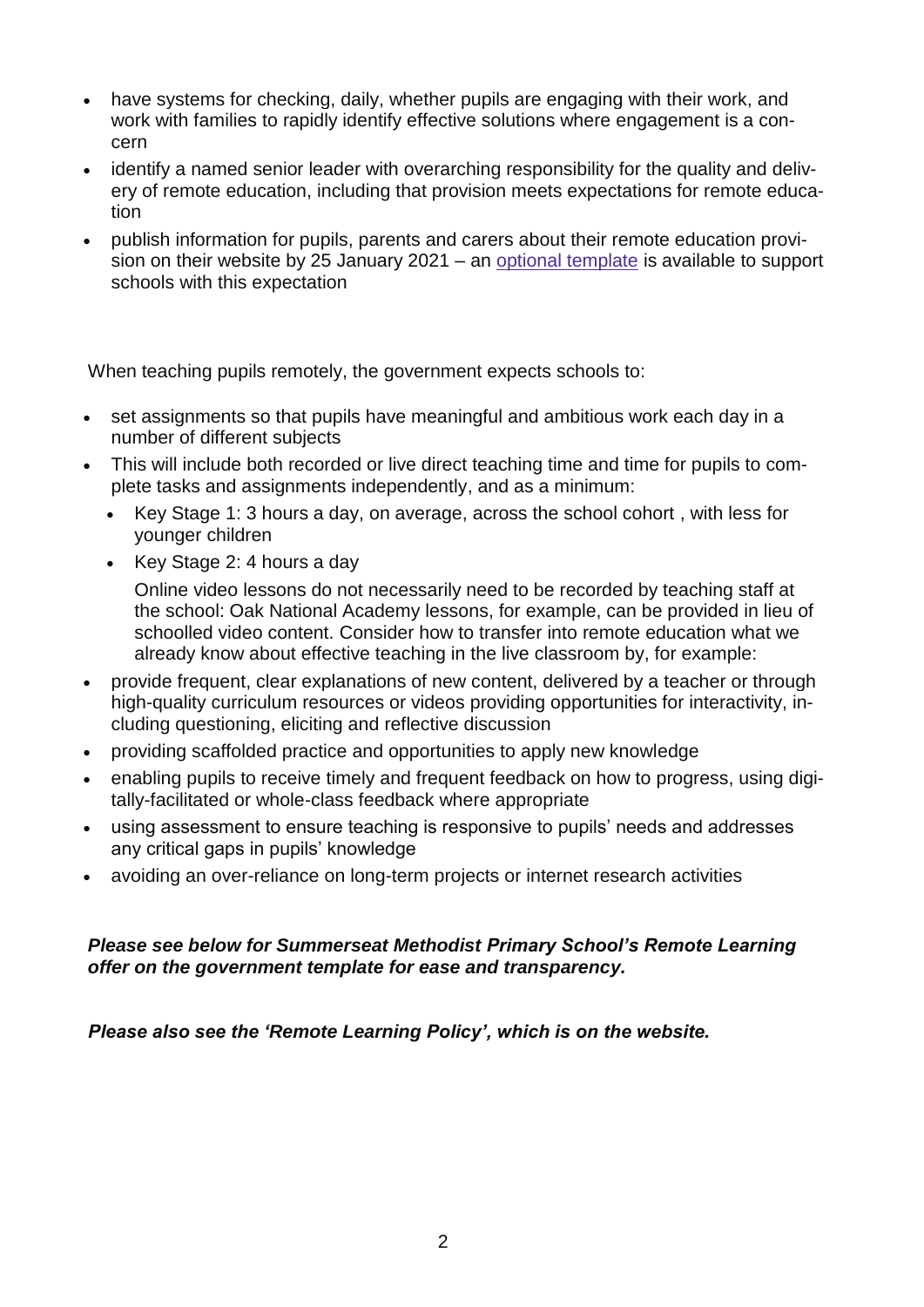# **Remote education provision: information for parents**

This information is intended to provide clarity and transparency to pupils and parents or carers about what to expect from remote education where national or local restrictions require entire cohorts (or bubbles) to remain at home.

For details of what to expect where individual pupils are self-isolating, please see the final section of this page.

# **The remote curriculum: what is taught to pupils at home**

A pupil's first day or two of being educated remotely might look different from our standard approach, while we take all necessary actions to prepare for a longer period of remote teaching.

#### **What should my child expect from immediate remote education in the first day or two of pupils being sent home?**

Remote education will be available from the first full day of a school closure. Teaching and learning will be delivered via Microsoft Teams as per our school policies, but this may be a slightly scaled down version of the full provision if there has been little notice or planning time. For example, teachers will still set assignments on Teams, but there may not have been time to produce personalised teaching videos to upload. In the event of a full school closure, children will also be provided with a set of CGP books (or equivalent work books) and a reading book. These can be used in addition to the remote learning set, as directed by the remote learning assignment or as a back up to remote learning, for example, if there is a technical issue or fault.

## **Following the first few days of remote education, will my child be taught broadly the same curriculum as they would if they were in school?**

We teach the same curriculum remotely as we do in school wherever possible and appropriate. However, we have needed to make some adaptations in some subjects. For example, some of our wider curriculum elements cannot be delivered (Forest School, Relax Kids). Lessons where resources are not easily accessible may not be taught as practically or as 'hands on' as they would be taught in school. For example, some science investigations and some practical music lessons – we cannot distribute 30 instruments each week.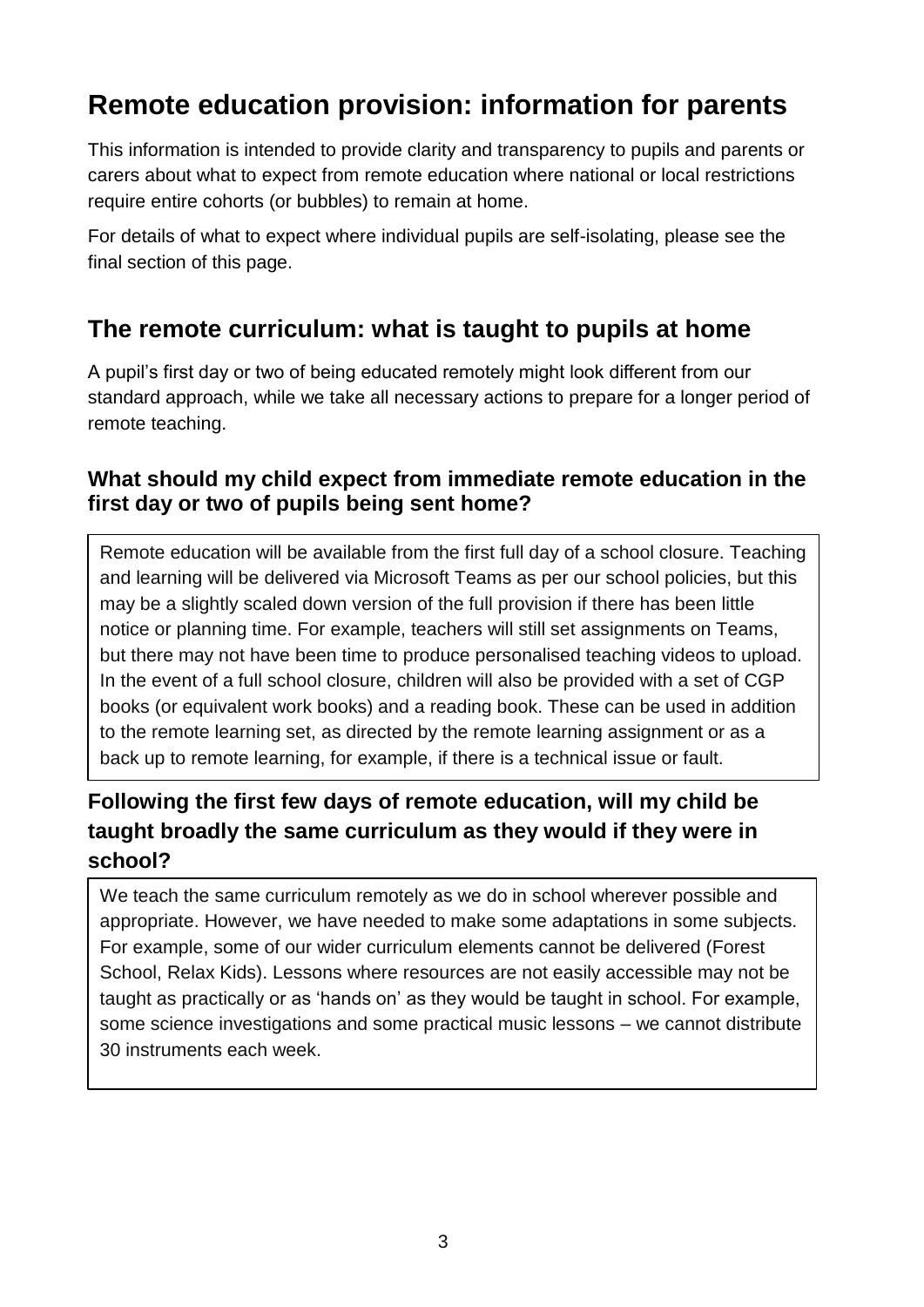# **Remote teaching and study time each day**

### **How long can I expect work set by the school to take my child each day?**

We expect that remote education (including remote teaching and independent work) will take pupils broadly the following number of hours each day:

| Key Stage 1 | We expect that remote education<br>(including remote teaching and<br>independent work) will take pupils a<br>minimum of 3 hours each day for<br><b>KS1.</b> |
|-------------|-------------------------------------------------------------------------------------------------------------------------------------------------------------|
| Key Stage 2 | We expect that remote education<br>(including remote teaching and<br>independent work) will take pupils a<br>minimum of 4 hours each day for KS2<br>pupils. |

# **Accessing remote education**

#### **How will my child access any online remote education you are providing?**

Remote learning will be set via Microsoft Teams. Links or direction to other online learning resources might also be provided. For example: Purple Mash, Spelling Frame, Times tables Rock Stars, Cracking Comprehension, Online Big Cat Phonics books, Learning by Questions (KS2) and Oak Academy

### **If my child does not have digital or online access at home, how will you support them to access remote education?**

We recognise that some pupils may not have suitable online access at home. We take the following approaches to support those pupils to access remote education: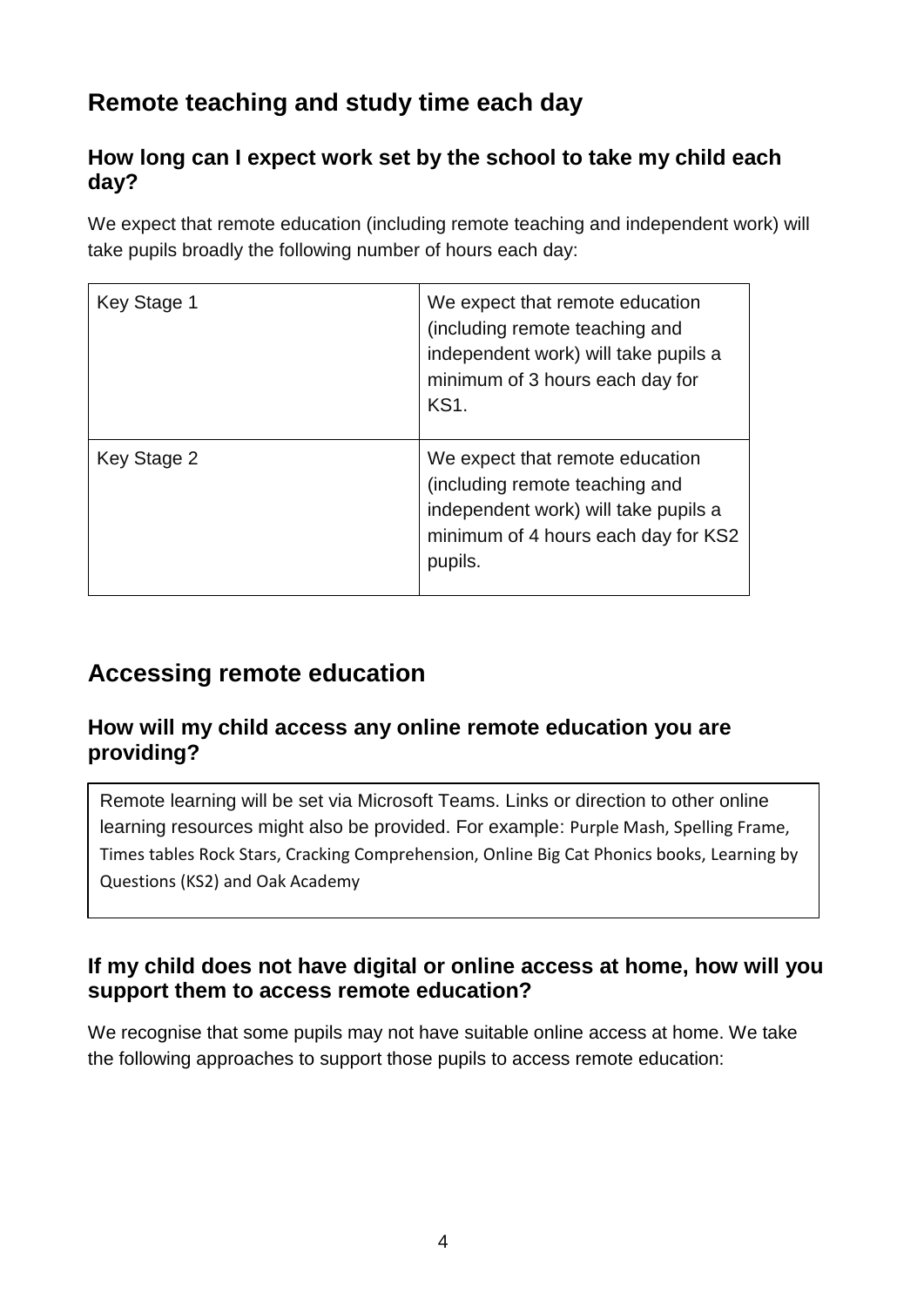Firstly, there are a range of devices which support Microsoft Teams. Computers, laptops, tablets (including iPads), mobile phones and even through a PS4 or X-box (follow the link to set this up: https://you.be/CiNzN8QxIRI).

If families do not have access to any of these devices, parents/carers can contact the school office to request to loan a school laptop. We would then ask parents/carers to sign a loan agreement and a laptop can be ready to collect from school within a day. Please note, we only have a limited number of laptops available to loan. Pupils in school will also need to use laptops for learning.

Pupils will also be provided with paper packs and school can provide more upon request if families do not have online access. Arrangements can be made for drop off and collection of any printed materials via the school office.

### **How will my child be taught remotely?**

We use a combination of the following approaches to teach pupils remotely:

- o Work will be set on a daily basis and communicated to children using Office 365 Teams.
- $\circ$  Work will ideally be set by 4:30pm the day before it is expected to be completed but by no later than 8:45am on the day it will take place. (*This is to allow parents to work out schedules for the day if children are sharing devices / print anything that is required and plan for the day ahead*)
- o The work for the day will be in line with the Summerseat Steps in Learning curriculum and be closely matched to learning that would have taken place in school. i.e. coverage, topics and English texts
- $\circ$  Each day children will be set activities in line with their usual timetable:
	- English task (*Including 10 min Spelling Punctuation and Grammar task*)
	- Reading task
	- Maths task (*including10 min Fluent In Five task*)

*Maths and English work should be appropriately differentiated in line with usual classroom practice*

- Topic work in line with their usual class timetable i.e. 2 x topic lessons daily (*This may include a well-being activity suggestion at appropriate points*)
- CGP booklets will be sent home for children to complete if there is a whole school closure. These are to be completed as directed by the class teacher or in the instance of any technical issues online.
- Reading books will also be made available and paper work packs offered as needed
- Below is our daily offer to ensure full coverage of the curriculum. The order and structure is flexible as we understand the challenges of working from home.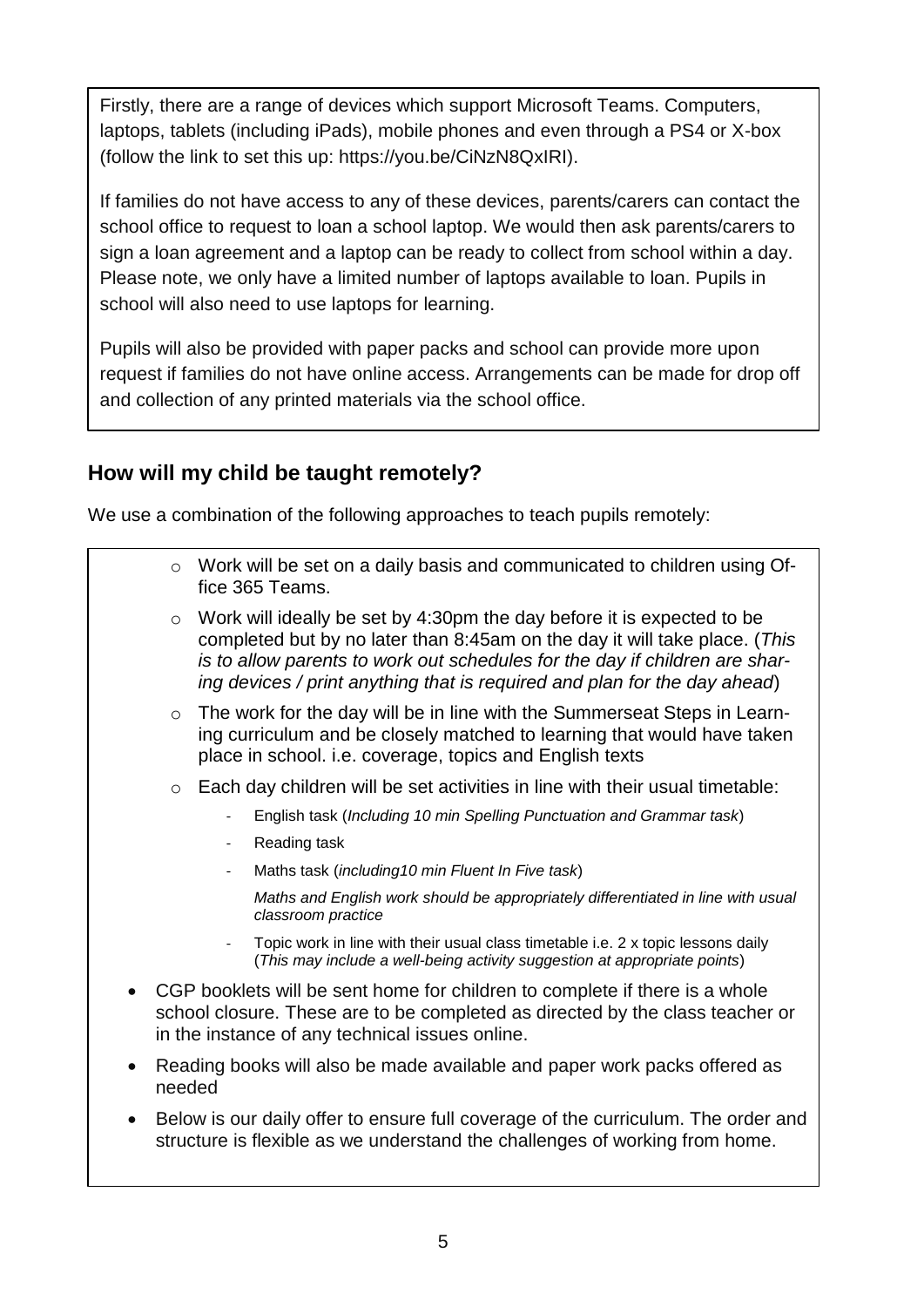| <b>EYFS / KS1 Home Learning Daily Assignments</b>                                                                                        |                                                                                                                                                 |                                                                                                                                                      |                                                                                                                                                   |                                                                                                                                                     |  |  |
|------------------------------------------------------------------------------------------------------------------------------------------|-------------------------------------------------------------------------------------------------------------------------------------------------|------------------------------------------------------------------------------------------------------------------------------------------------------|---------------------------------------------------------------------------------------------------------------------------------------------------|-----------------------------------------------------------------------------------------------------------------------------------------------------|--|--|
| <b>Mon</b>                                                                                                                               | <b>Tues</b>                                                                                                                                     | <b>Weds</b>                                                                                                                                          | <b>Thurs</b>                                                                                                                                      | Fri                                                                                                                                                 |  |  |
| <b>Phonics (Live or</b><br>pre-recorded)<br><b>English</b>                                                                               | <b>Phonics (Live or</b><br>pre-recorded)<br><b>English</b>                                                                                      | <b>Phonics (Live or</b><br>pre-recorded)<br><b>English</b>                                                                                           | <b>Phonics (Live or</b><br>pre-recorded)<br><b>English</b>                                                                                        | <b>Phonics (Live or</b><br>pre-recorded)<br><b>English</b>                                                                                          |  |  |
| <b>Maths</b>                                                                                                                             | <b>Maths</b>                                                                                                                                    | <b>Maths</b>                                                                                                                                         | <b>Maths</b>                                                                                                                                      | <b>Maths</b>                                                                                                                                        |  |  |
| <b>MFL</b><br>PE (Go4It)<br><b>Story time (Live or</b><br>pre-recorded)                                                                  | <b>Music</b><br>PE (Go4It)<br><b>Story time (Live or</b><br>pre-recorded)                                                                       | <b>RE</b><br><b>Computing</b><br>Story time (Live or<br>pre-recorded)                                                                                | <b>PSHE</b><br><b>Science</b><br>Story time (Live or<br>pre-recorded)                                                                             | <b>Creative</b><br>Curriculum<br>DT or Art<br><b>History or</b><br>Geography<br><b>Shine Assembly</b><br>(Pre-recorded)                             |  |  |
| <b>KS2 Home Learning Daily Assignments</b>                                                                                               |                                                                                                                                                 |                                                                                                                                                      |                                                                                                                                                   |                                                                                                                                                     |  |  |
| <b>Mon</b>                                                                                                                               | <b>Tues</b>                                                                                                                                     | <b>Weds</b>                                                                                                                                          | <b>Thurs</b>                                                                                                                                      | Fri                                                                                                                                                 |  |  |
| <b>Maths</b>                                                                                                                             | <b>Maths</b>                                                                                                                                    | <b>Maths</b>                                                                                                                                         |                                                                                                                                                   |                                                                                                                                                     |  |  |
| <b>English</b>                                                                                                                           |                                                                                                                                                 |                                                                                                                                                      | <b>Maths</b>                                                                                                                                      | <b>Maths</b>                                                                                                                                        |  |  |
|                                                                                                                                          | <b>English</b>                                                                                                                                  | <b>English</b>                                                                                                                                       | <b>English</b>                                                                                                                                    | <b>English</b>                                                                                                                                      |  |  |
| <b>Reading (Live with</b><br>Yellow group)<br><b>VIPERS Rotation</b><br>MFI<br>PE (Go4It)<br><b>Story time (Live or</b><br>pre-recorded) | <b>Reading (Live with</b><br>Blue group)<br><b>VIPERS Rotation</b><br><b>Music</b><br>PE (Go4It)<br><b>Story time (Live or</b><br>pre-recorded) | <b>Reading (Live with</b><br>Orange group)<br><b>VIPERS Rotation</b><br><b>RE</b><br><b>Computing</b><br><b>Story time (Live or</b><br>pre-recorded) | <b>Reading (Live with</b><br><b>Red group) VIPERS</b><br>Rotation<br><b>PSHE</b><br><b>Science</b><br><b>Story time (Live or</b><br>pre-recorded) | <b>Reading (Live with</b><br>Green group)<br><b>VIPERS Rotation</b><br><b>Creative</b><br>Curriculum<br>DT or Art<br><b>History or</b><br>Geography |  |  |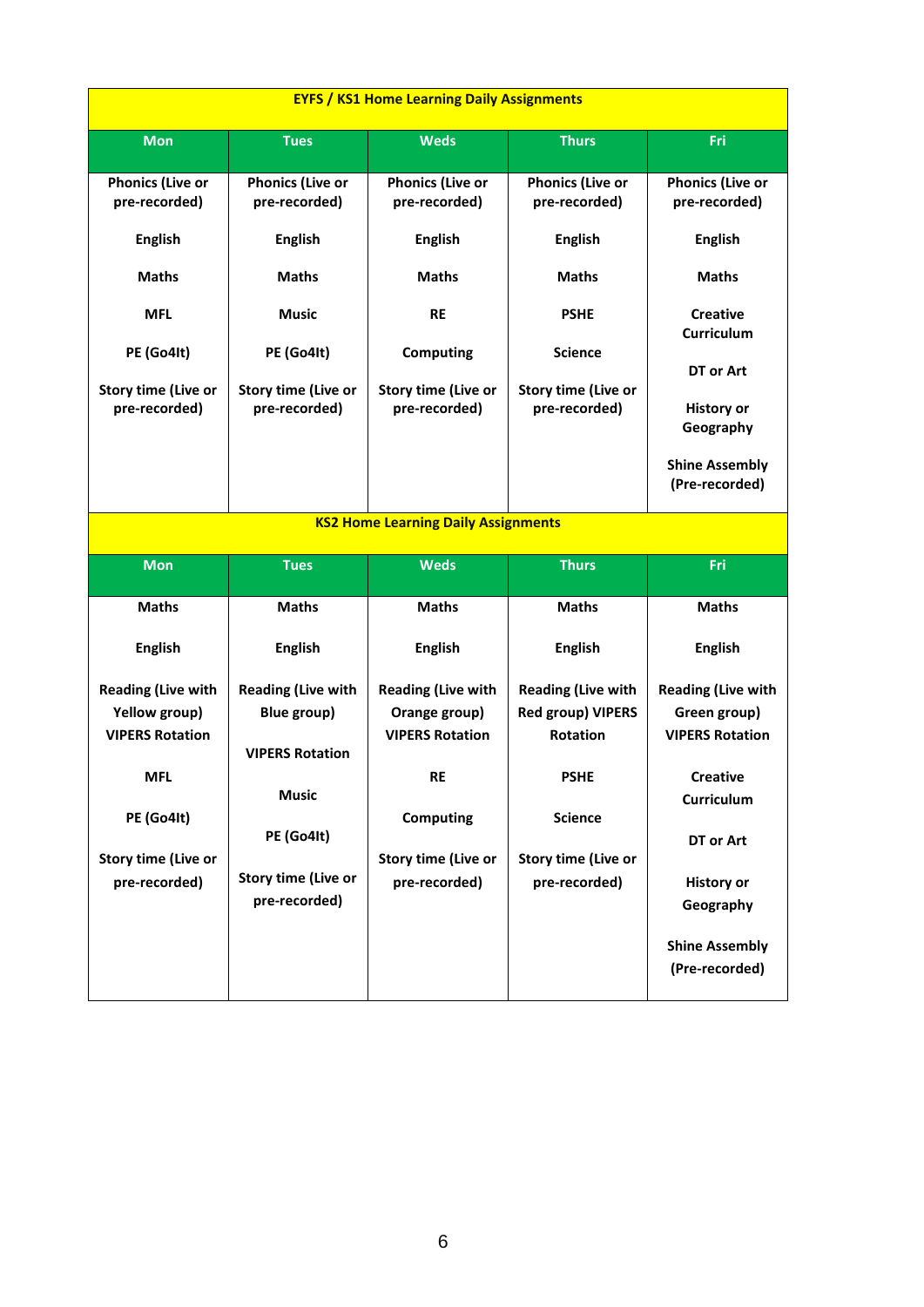# **Engagement and feedback**

#### **What are your expectations for my child's engagement and the support that we as parents and carers should provide at home?**

Staff can expect parents with children learning remotely to:

- Make the school aware if their child is sick or otherwise can't complete work
- Seek help from the school if they need it
- See that the child has a time and place to do their learning and to give support and help where necessary. It is not the parent's role to replace the teacher or to spend long hours 'teaching' the subject so that the work can be done. The parent/carer should ensure the work is done with care.
- Understand that the use of innovative online technologies enables school to deliver learning opportunities during unprecedented circumstances.
- Encourage their children to adopt safe use of the internet and digital technologies at home and will inform the school if they have concerns over their child's online safety.
- $\geq$  Be aware that school will offer guidance and help them understand how they can best support their children and how to adjust their own expectations.
- Not screenshot/record any teaching and learning completed on Microsoft Teams or share any such screenshots/recordings with anyone else (including via whats app or any other social media platforms).
- Monitor their children's online learning and communication. Uploads of children's work, including photographs and videos, should be appropriate and adhere to the safeguarding policy. All participants (parents/carers and children) in any such photograph or video must wear suitable clothing, as should anyone else in the household. Language must also be appropriate, including any family members in the background.
- Be respectful when making any complaints or concerns known to staff

Staff can expect children learning remotely to:

- Complete the work set by the required deadline and to ask for help when required. Children will be expected to complete their work on whichever online resource/platform the teacher has requested. If children require support from the teacher, have a question/query/concern about the work set, they can communicate with the teacher via Microsoft Teams.
- Children are encouraged to report any concerns they may have to a member of staff.
- Children will conduct themselves in a manner that is conducive to learning.
- Children will ensure they are respectful to other members of the online class at all times, adhering to the school's behaviour for learning policy.
- Children will write in full standard English and not use 'text' language. For example, children should write 'you' not 'u' and use a capital 'I' when writing about themselves, not lower case 'i'. (This applies to children who are of an age and attainment standard to write in full standard English.)
- Children will follow the code of conduct for live and pre-recorded lessons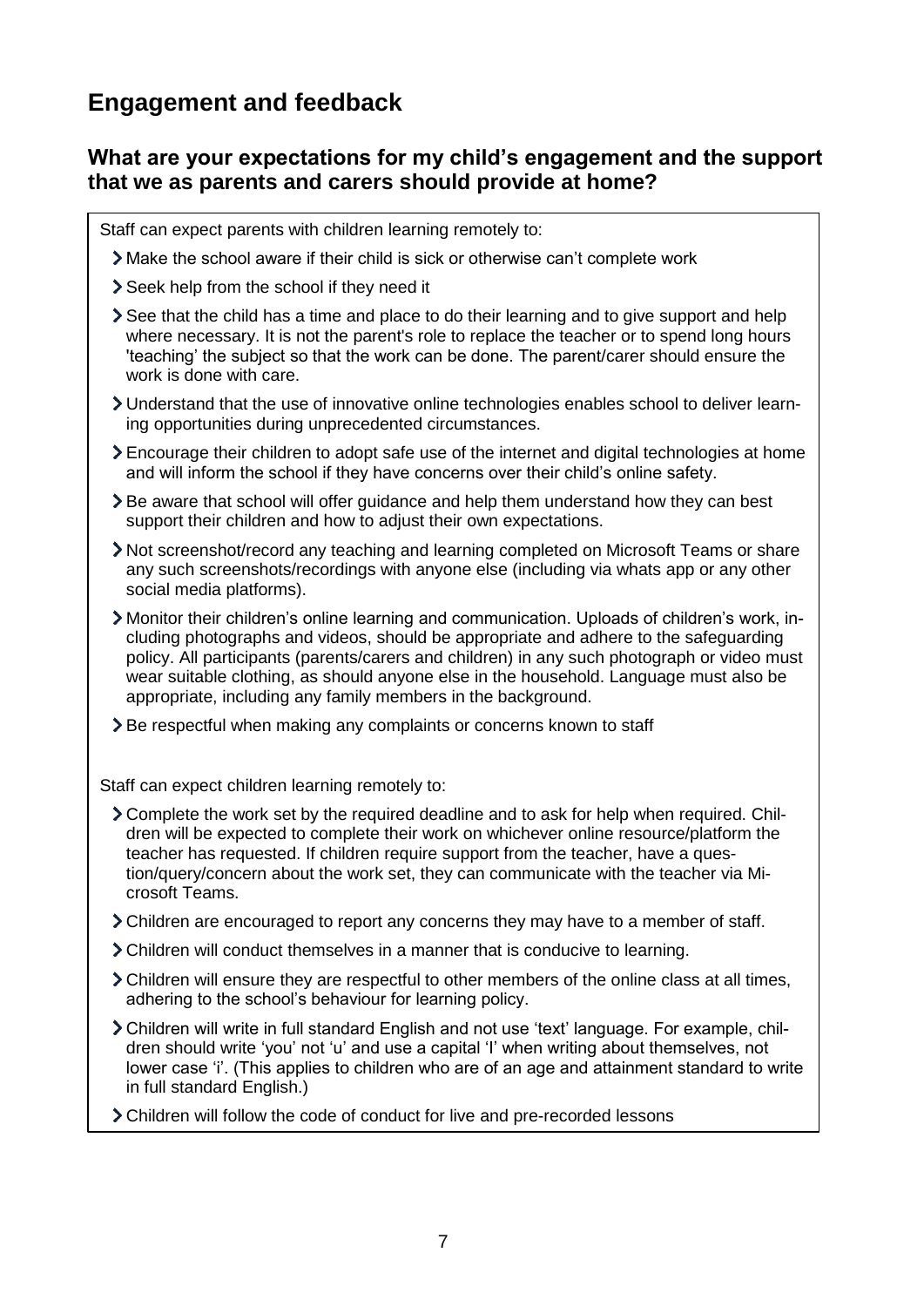### **How will you check whether my child is engaging with their work and how will I be informed if there are concerns?**

| Staff complete a daily engagement register with a 0-5 scoring system.<br>$\bullet$ |                                                                               |                                                                           |                                                                       |                                                                       |  |  |
|------------------------------------------------------------------------------------|-------------------------------------------------------------------------------|---------------------------------------------------------------------------|-----------------------------------------------------------------------|-----------------------------------------------------------------------|--|--|
| <b>Online RAG Ratings</b>                                                          |                                                                               |                                                                           |                                                                       |                                                                       |  |  |
| 5.                                                                                 | 4                                                                             | 3                                                                         | $\mathcal{P}$                                                         |                                                                       |  |  |
| No work seen                                                                       | Minimal work<br>seen                                                          | Some work Seen                                                            | Most work seen                                                        | All work seen                                                         |  |  |
|                                                                                    | Most work seen<br>but of poor stand-<br>ard/lower stand-<br>ard than in class | Most of work seen<br>of poor standard/<br>lower standard<br>than in class | Most work of good<br>standard/similar<br>standard to that in<br>class | Most work of good<br>standard/similar<br>standard to that in<br>class |  |  |

- Initially class teachers will respond to identify and support with any barriers to engagement. If class teachers see any children who haven't engaged at all, in for two days, they will contact the parent/carer. This will be a supportive call, offering support and guidance if needed. If there is no answer via telephone, this will be followed up by the office. Further contact via telephone, email or home visits will take place with parents/carers if and when necessary.
- This will be closely monitored by the headteacher with phone calls, emails and visits as necessary.
- All communication will be logged on the engagement register.

#### **How will you assess my child's work and progress?**

Feedback can take many forms and may not always mean extensive written comments for individual children. For example, whole-class feedback or quizzes marked automatically via digital platforms are also valid and effective methods, amongst many others. Our approach to feeding back on pupil work is as follows: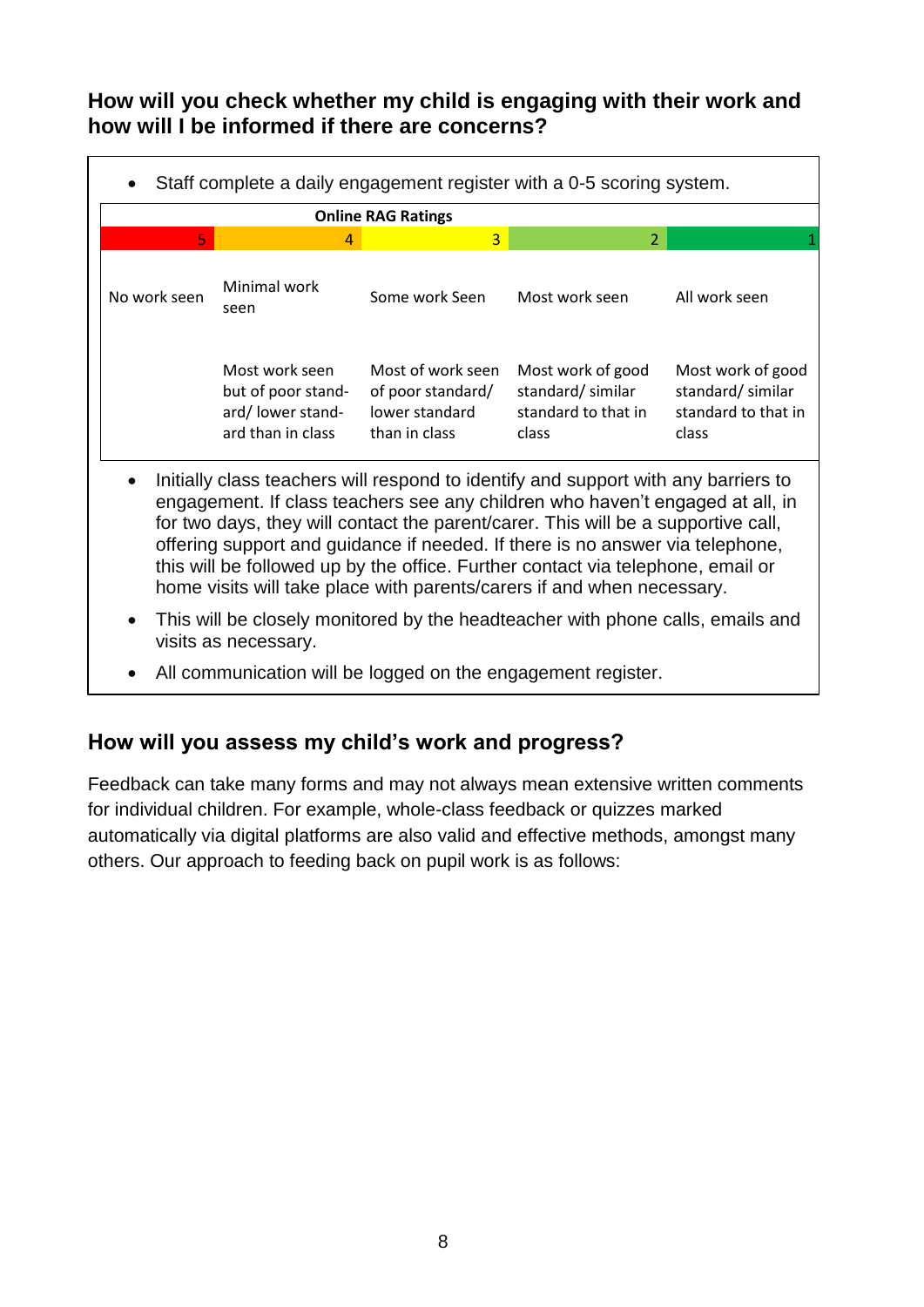- Effective marking and feedback can: provide clear feedback to children about strengths and areas to develop in their work; recognise, encourage and reward children's effort and progress; focus teachers on those areas of learning where groups and individual children need specific help; provide a record of children's progress and help parents/carers understand strengths and areas to develop in children's work.
- **Microsoft Teams** marking and feedback should:
	- relate to planned learning objectives or success criteria
	- recognise children's achievements;
	- indicate the next steps on children's learning:
	- at times refer to children's individual targets.

*Microsoft Teams marking and feedback will be written by the class teacher and will usually be completed daily (before 8:50am the following day).*

- **CGP books** will be discussed/feedback provided as and when questions are set, via Microsoft Teams.
- **Reading diaries**: teachers will comment on return to school, but diaries should have daily comments from children and parents/carers during the school closure.
- **Spelling Shed** is marked and feedback provided immediately by Spelling Shed.
- **Learning By Questions** (LBQ) is marked and feedback provided immediately by LBQ.

# **Additional support for pupils with particular needs**

#### **How will you work with me to help my child who needs additional support from adults at home to access remote education?**

We recognise that some pupils, for example some pupils with special educational needs and disabilities (SEND), may not be able to access remote education without support from adults at home. We acknowledge the difficulties this may place on families, and we will work with parents and carers to support those pupils in the following ways: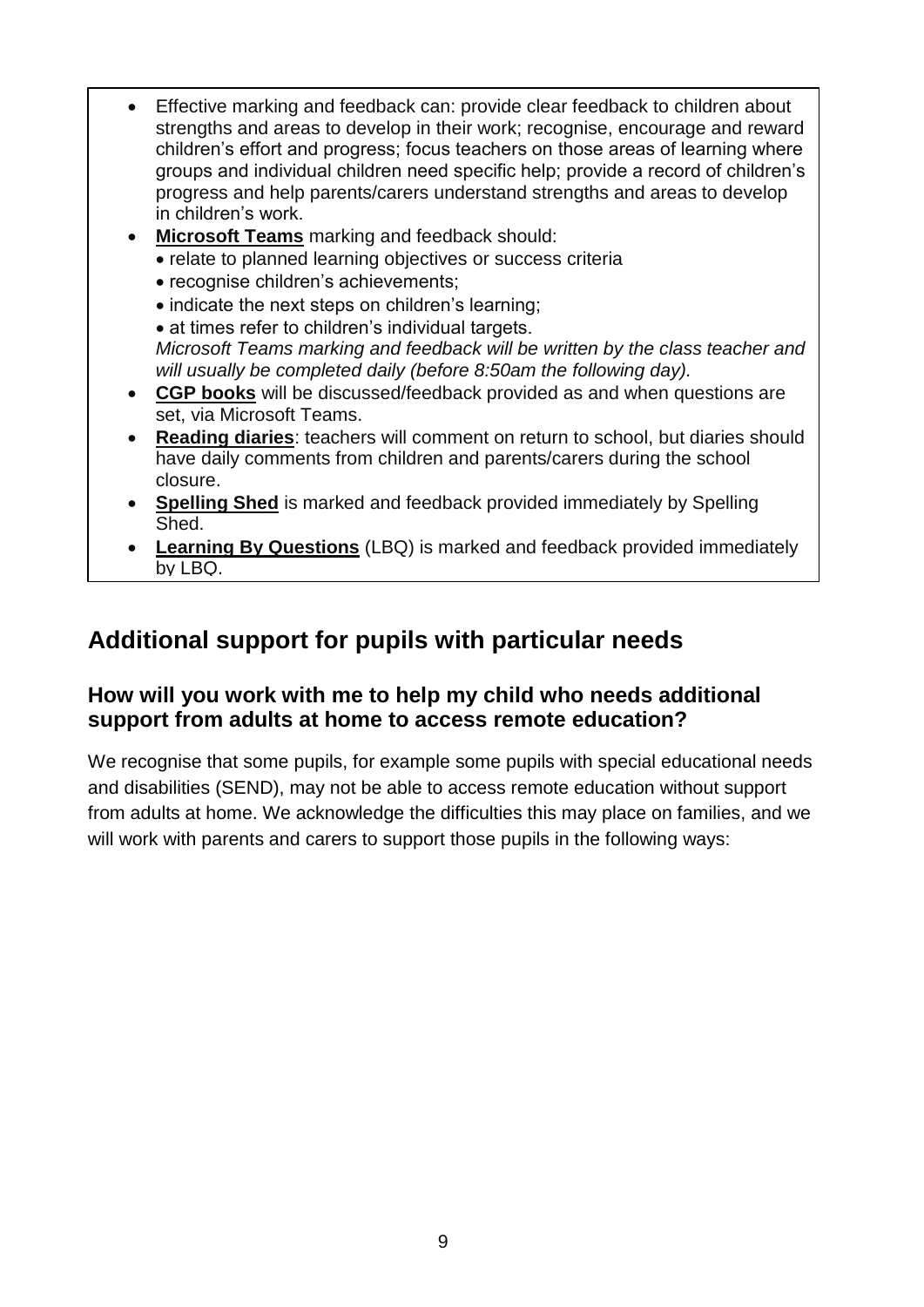- Inviting vulnerable pupils into school, when advised by the government, to support them in school.
- Ensuring SEND and EHCP 'resource packs' are sent home to families, additional to the general offer, specifically meeting the needs of requirements of Learning Support Plans and EHCPs.
- Loaning IT equipment support remote learning, when appropriate and necessary.
- Setting bespoke, differentiated learning objectives and assignments to meet individual needs.
- Providing additional one to one remote support, when available, by a member of staff (supporting by giving additional feedback, prompts and questioning…)
- Completing review meetings remotely (EHCPs/PDRs/Early Helps etc). Allowing a more flexible timetable with more practical assignments.

## **Remote education for self-isolating pupils**

Where individual pupils need to self-isolate but the majority of their peer group remains in school, how remote education is provided will likely differ from the approach for whole groups. This is due to the challenges of teaching pupils both at home and in school.